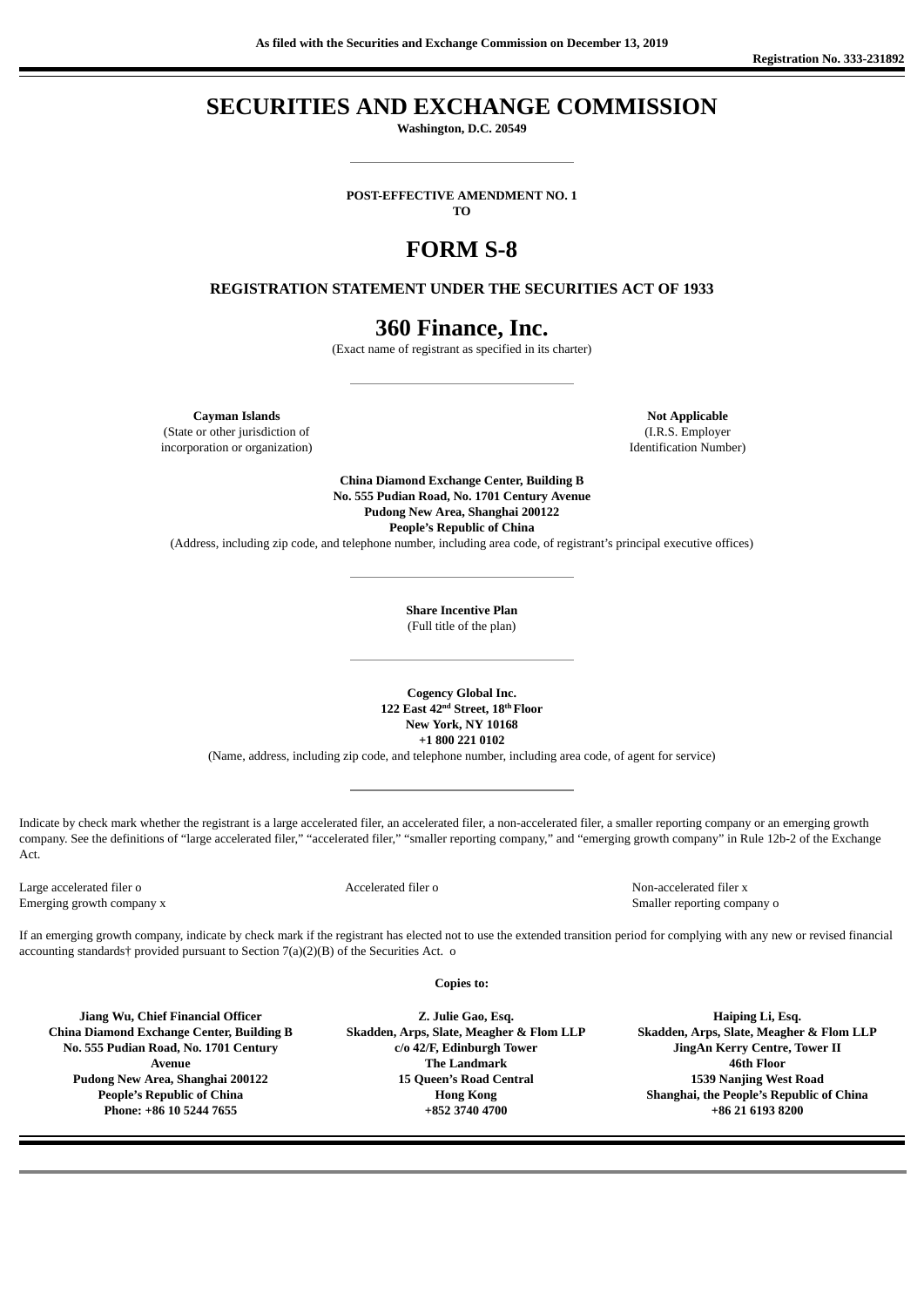#### EXPLANATORY NOTE

360 Finance, Inc. (the "Registrant") is filing this Post-Effective Amendment No. 1 to Registration Statement on Form S-8 to deregister certain securities originally registered by the Registrant pursuant to its Registration Statement on Form S-8 filed with the Securities and Exchange Commission (the "Commission") on June 3, 2019, File No. 333-231892 (the "2019 Form S-8"), with respect to the Registrant's class A ordinary shares, par value \$0.00001 per share (the "Ordinary Shares"), thereby registered for offer or sale pursuant to the Registrant's Share Incentive Plan (the "2018 Plan"). A total of 35,000,000 Ordinary Shares were initially registered for issuance under the 2019 Form S-8.

On November 26, 2019, the board of directors of the Registrant adopted the amendment to the 2018 Plan (the "Amendment"). According to the Amendment, the total number of Ordinary Shares issuable under the 2018 Plan has been reduced to 25,336,096. All other terms and conditions of the 2018 Plan remained unchanged.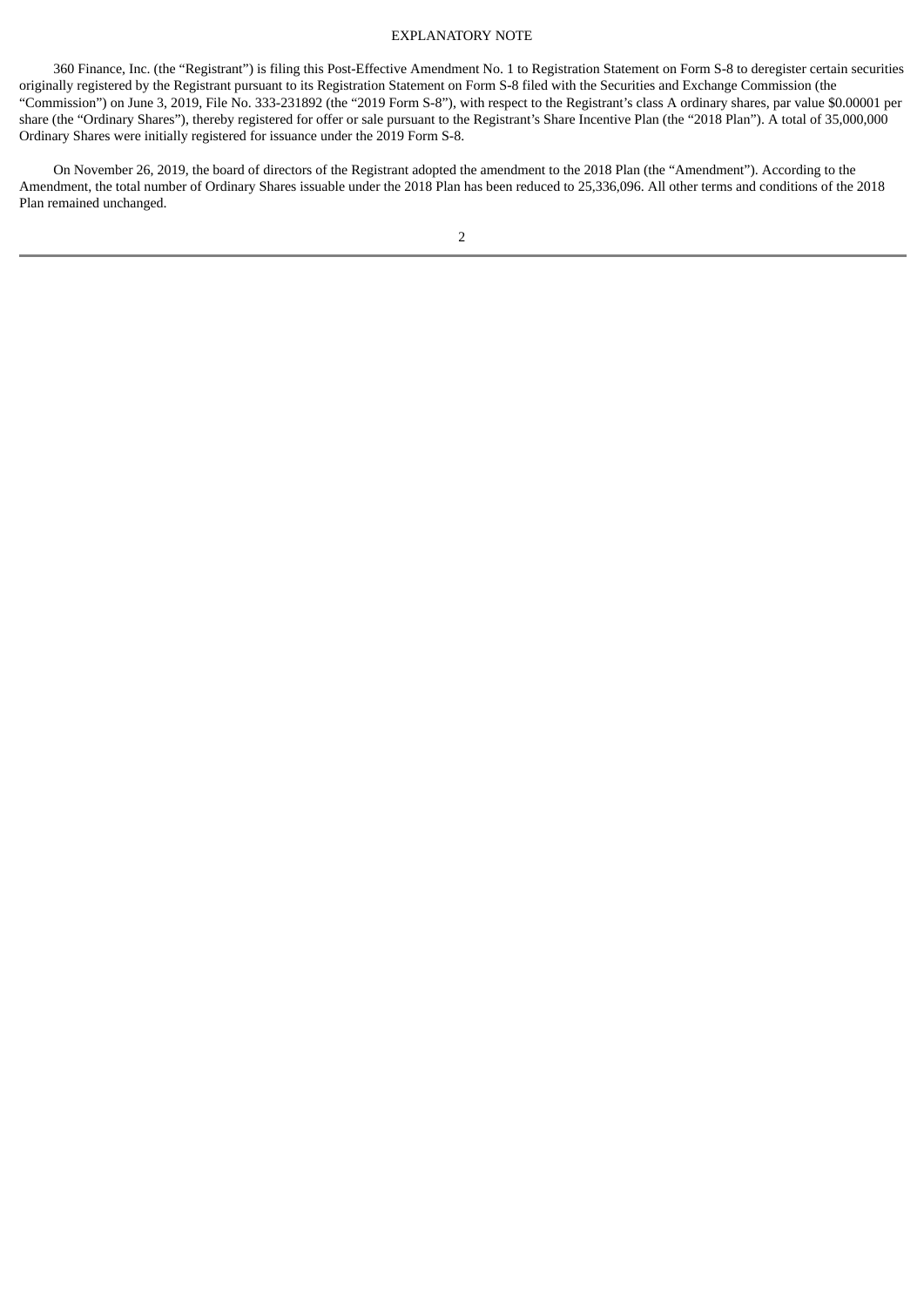#### **SIGNATURES**

Pursuant to the requirements of the Securities Act of 1933, the Registrant certifies that it has reasonable grounds to believe that it meets all of the requirements for filing on Form S-8 and has duly caused this Post-Effective Amendment No. 1 to Registration Statement to be signed on its behalf by the undersigned, thereunto duly authorized, in Shanghai, China, on December 13, 2019.

#### **360 Finance, Inc.**

| Bv:    | /s/ Haisheng Wu                      |
|--------|--------------------------------------|
| Name:  | Haisheng Wu                          |
| Title: | Chief Executive Officer and Director |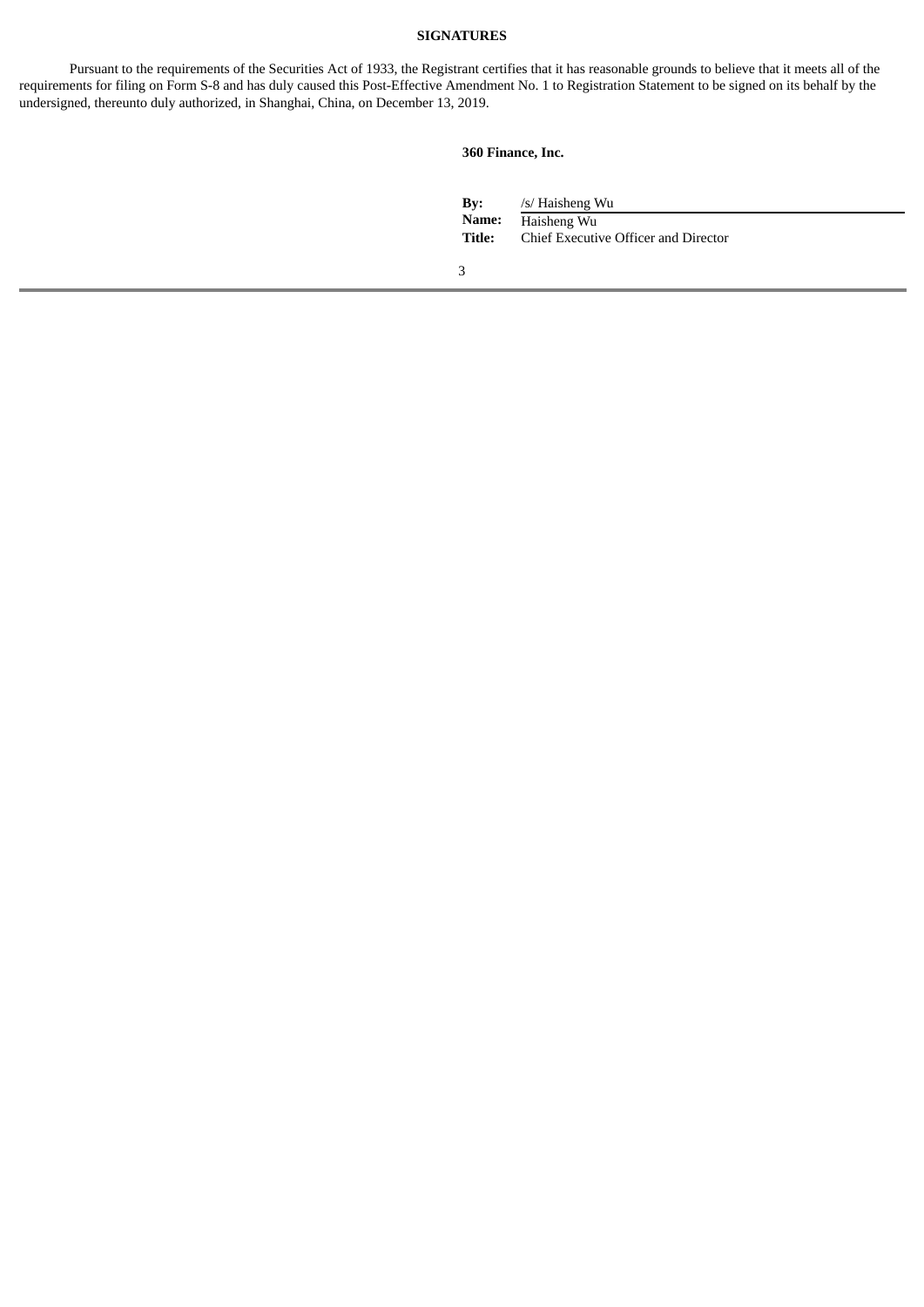Pursuant to the requirements of the Securities Act of 1933, this Post-Effective Amendment No. 1 to Registration Statement has been signed by the following persons in the capacities and on the dates indicated.

 $\mathcal{L}$ 

| Signature                                    | <b>Title</b>                                                            | <b>Date</b>       |
|----------------------------------------------|-------------------------------------------------------------------------|-------------------|
| /s/ Hongyi Zhou<br>Hongyi Zhou               | Chairman of the Board of Directors                                      | December 13, 2019 |
| /s/ Haisheng Wu<br>Haisheng Wu               | Chief Executive Officer (Principal Executive Officer) and<br>Director   | December 13, 2019 |
| /s/ Wei Liu<br>Wei Liu                       | Director                                                                | December 13, 2019 |
| /s/ Fan Zhang<br>Fan Zhang                   | Director                                                                | December 13, 2019 |
| /s/ Gang Xiao<br>Gang Xiao                   | Director                                                                | December 13, 2019 |
| /s/ Yongjin Fu<br>Yongjin Fu                 | Director                                                                | December 13, 2019 |
| /s/ Andrew Y Yan<br>Andrew Y Yan             | Director                                                                | December 13, 2019 |
| /s/ Eric Xiaohuan Chen<br>Eric Xiaohuan Chen | Director                                                                | December 13, 2019 |
| /s/ Jiang Wu<br>Jiang Wu                     | Chief Financial Officer (Principal Financial and Accounting<br>Officer) | December 13, 2019 |
|                                              | 4                                                                       |                   |